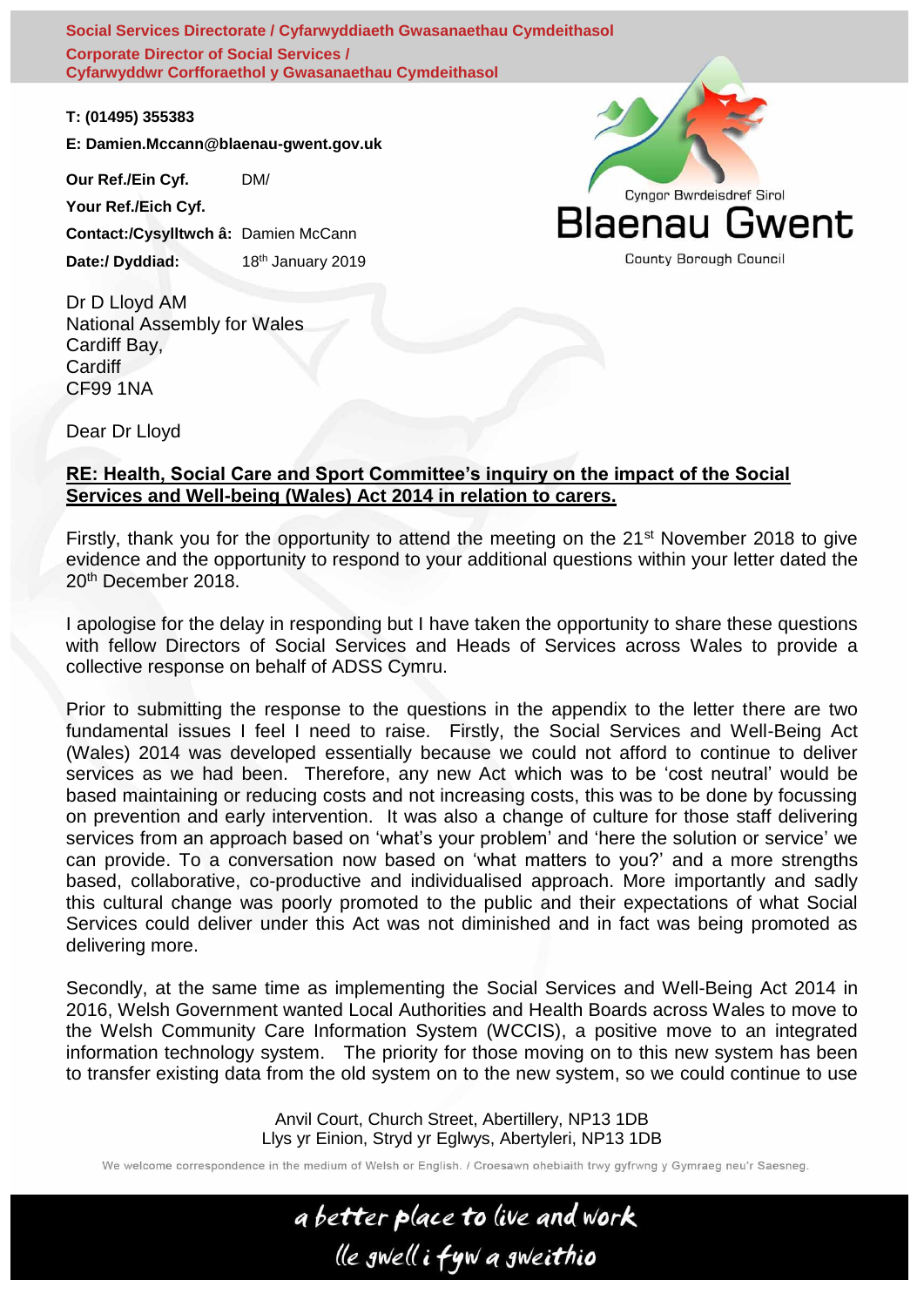the historical records to deliver the appropriate services for those in need. The ability to deliver similar data reports as provided previously was compromised and many authorities have had to grapple with being able to pull the necessary information from the new system including carers' information to give an accurate reflection of what has been happening with those authorities who have already made the transition from the old to the new system.



Yours sincerely

annén MC Cany

**Damien McCann Corporate Director of Social Services / Cyfarwyddwr Corfforaethol y Gwasanaethau Cymdeithasol**

The Council welcomes correspondence in Welsh and English and we will communicate with you in the language of your choice, as long as you let us know which you prefer. Corresponding in Welsh will not lead to any delay.

Mae'r Cyngor yn croesawu gohebiaeth yn Gymraeg a Saesneg a byddwn yn cyfathrebu gyda chi yn eich dewis iaith, dim ond i chi rhoi gwybod i ni pa un sydd well gennych. Ni fydd gohebu yn Gymraeg yn creu unrhyw oedi.

We welcome correspondence in the medium of Welsh or English. / Croesawn ohebiaith trwy gyfrwng y Gymraeg neu'r Saesneg.

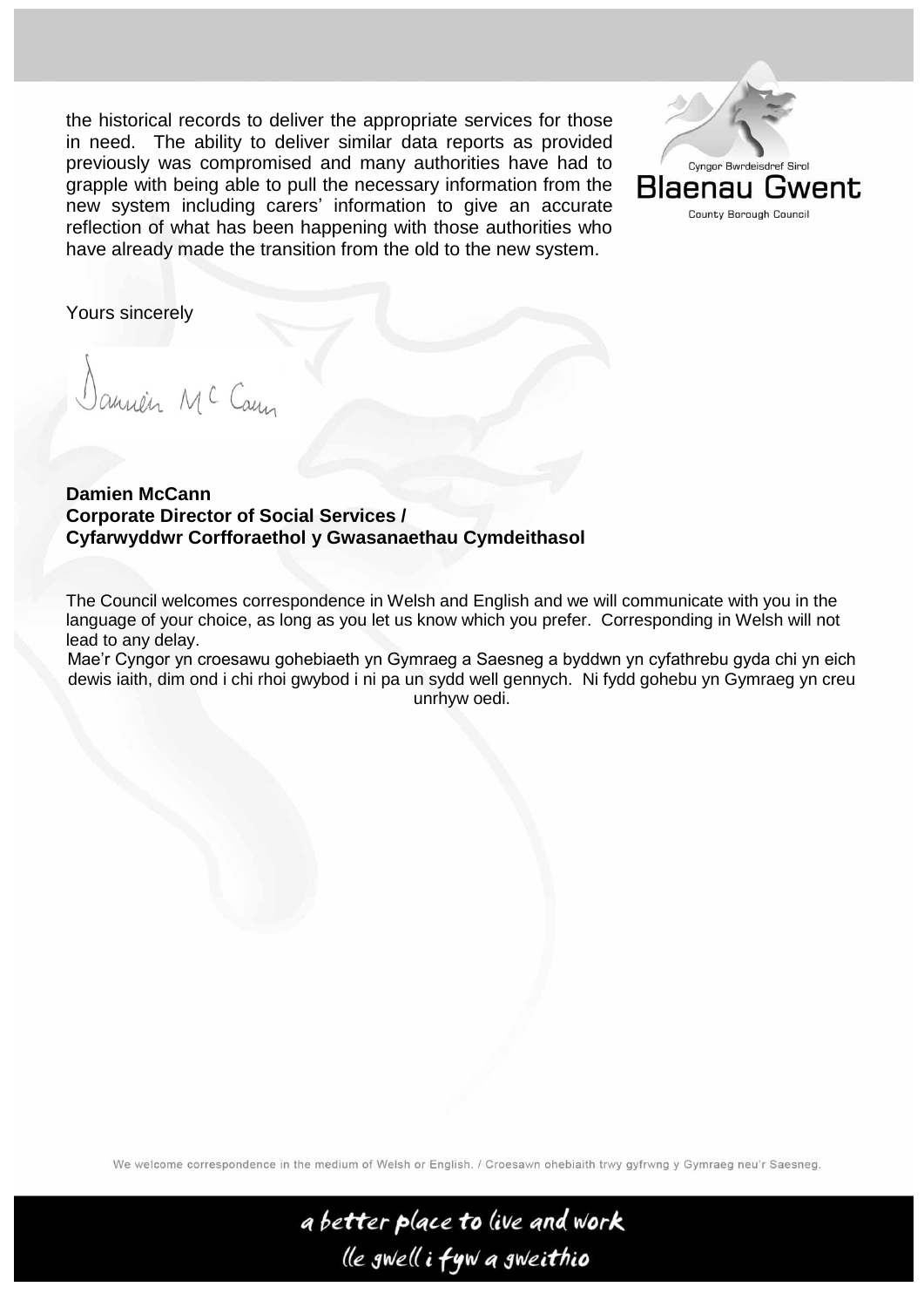### *Appendix*

*i. There have been calls for better data collection on carers, including data on the number of carers requesting information or the reasons for refusal of assessment. What are the challenges to LA's and their partners in collecting data on carers and how can it be improved?*

Many authorities would agree that the identification and assessments of carers needs to improve, however there are some significant challenges:

- 1. The "Act" currently doesn't require the Information, Advice & Assistance Service to record when carers have requested information.
- 2. The "Act" enables carers to either have an assessment in their own right or have a continued assessment with the cared for, making the collation of data more difficult especially with introduction of WCCIS.
- 3. It is overwhelmingly clear that not all carers see themselves as carers or wish to be formally recorded as a carer and do not which to be formally assessed. "Track the Act" identified 65% of people with caring responsibilities did not identify themselves as a carer within the first year of caring and 32% took 5 years to class themselves as carers.
- 4. It is difficult to identify service provision as being solely for the benefit of the carer, especially where the care to benefit the carer includes personal care to the cared for.
- 5. It is difficult to provide accurate information when half the Local Authorities have migrated to a new IT system WCCIS and the other half still have to migrate. Also when Health Boards start to move across to the new system, then they will make demands on already agreed processes which may hamper developing agreed reporting frameworks moving forward.
- 6. There is an issue around the collection of more data during this era of austerity and the capacity within Local Authorities is going to be a challenge moving forward.
- 7. There is no specific definition of a "carer" within the Act which does not allow consistency of responses from each Local Authority to Welsh Government.
- 8. The Act is about meeting outcomes in a holistic way focussing on "what matters" to the person and working in a collaborative and co-productive way with the person. Local Authorities experience of this way of working has been incredibly positive. However there is a tension between working with people through the "what matters" conversation, on a strengths based approach, working collaboratively and co-productively to that with a focus on assessments and eligibility.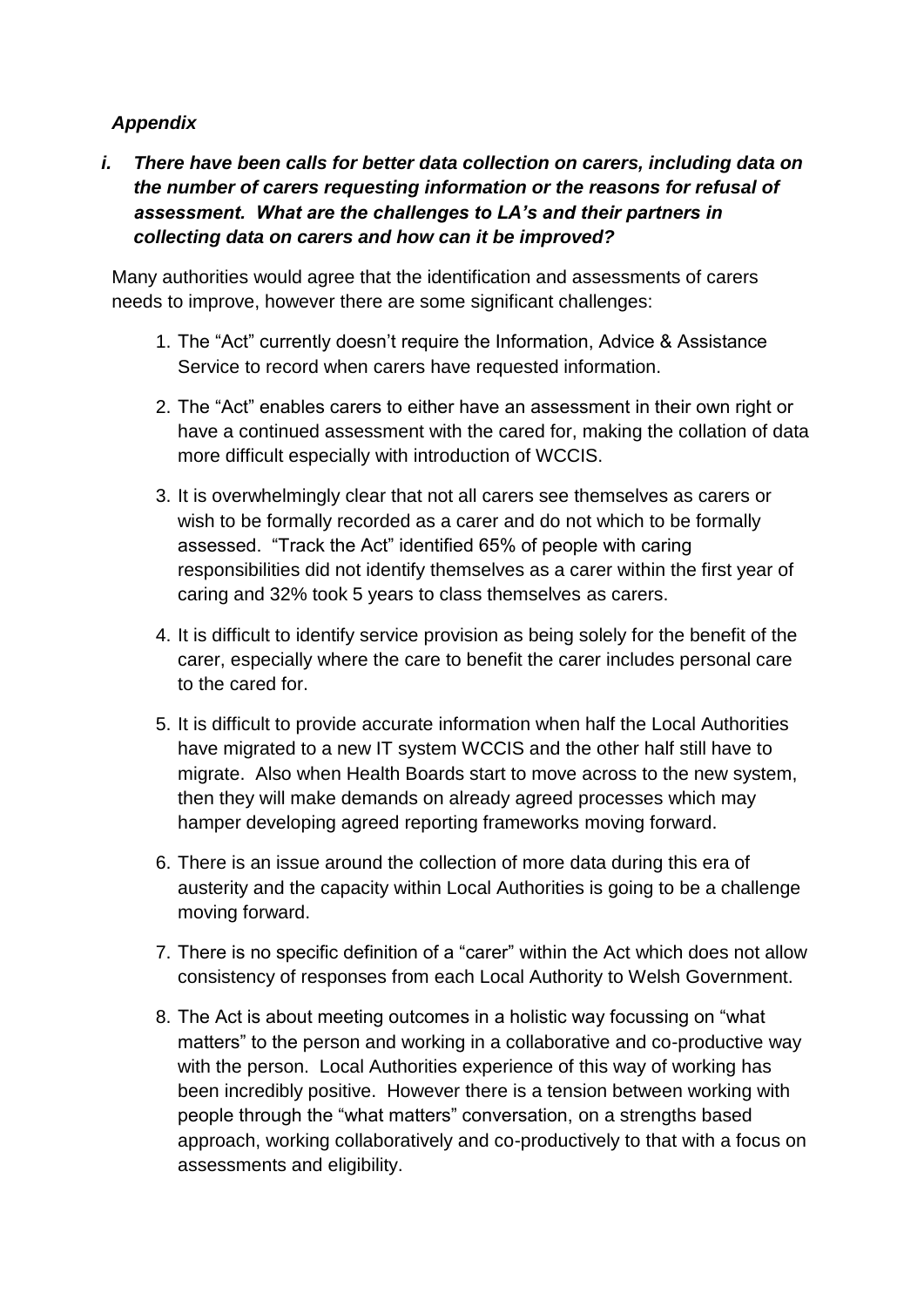#### **Possible Improvements**

- 1. There needs to be a balance on what information local authorities need to record and what carers are comfortable with providing. In addition the focus should not be purely on quantitative information but more qualitative data to match the outcomes approach within the Act. So case study examples of cases may be more appropriate to evidence how we have worked on an outcomes basis, collaboratively and co-productively than the number of assessments completed.
- 2. The Act has placed additional duties on local authorities, particularly around meeting the well-being needs of the population. There needs to be a greater acknowledgement by Welsh Government of the clear and present risks of current funding pressures experienced by Councils, particularly to maintain the range of services that can meet well-being needs, as well as compliance to an extensive range of statutory requirements.
- 3. Accepting the balance of information collected, recording carers requesting information and assistance can help build up a more detailed pattern which may help shape service direction to ensure those needs are met.
- 4. The key for carers is they know where to go for information and advice, they need to feel comfortable and supported to do so and provision of support should take priority over quantitative data collection.

# *ii The Committee has heard evidence of diminishing availability of support services, with some carers, who have significant caring commitments, finding themselves ineligible for services. In addition, stricter eligibility criteria for services for the cared for person are believed to be increasing the demands on family carers. What is your response to this? Do the eligibility criteria under the Social Services and Wellbeing (Wales) Act 2014 work against the interest of carers?*

The SSWB Act 2014 has broadened the eligibility for carers and therefore the vast majority of authorities feel this does not work against the interest of carers.

The language we use when looking at support under the Act has changed and rather than always looking to statutory support services, we are looking at solutions to enable individuals and carers in their own right to achieve "what matters to them". This asset based approach to the requirements of the SSWB Act 2014 ensures that community based assets are considered as part of the outcomes for carers. If the carer is assessed as having eligible needs then teams will plan with carers how to meet these eligible needs. This may not always result in a funded service but may help identify existing help from friends, family and local community services.

Therefore, the move towards more innovative approaches to support has blurred the line between what was formerly considered 'social; services support' and support in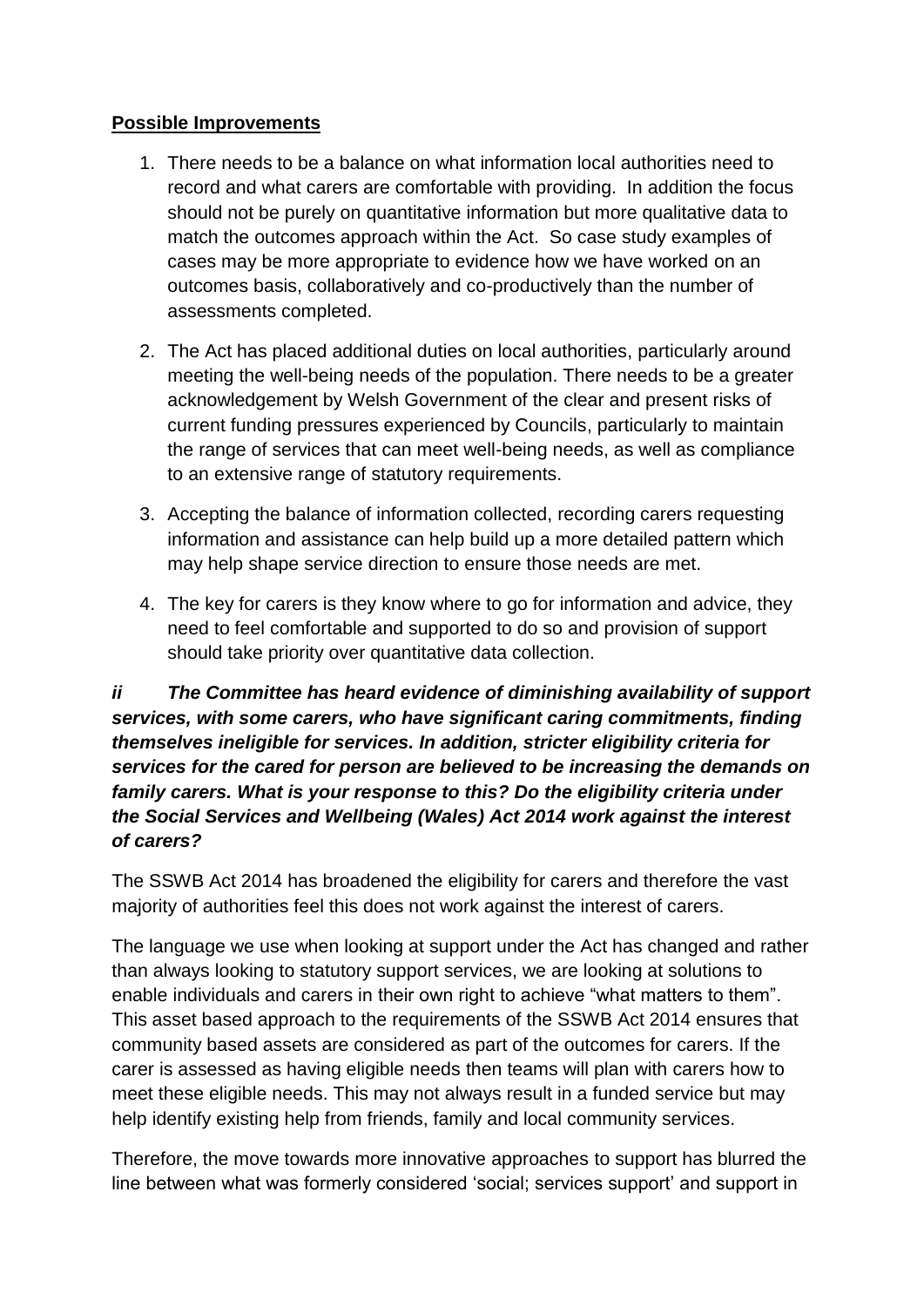the wider community. Although a Social Worker may put in place support to meet the needs of the carer, to the carer it appears as though 'social; services' have not offered any support and that they are receiving support from a charity or third sector organisation instead, unaware that the Council in part funds these organisations.

In addition the current situation is extremely challenging for many service providers, including the third sector, who are often having to manage greater demand with reducing income sources and increased costs and short term funding. This combination means that some community projects are revisiting their eligibility criteria and ability to offer an appropriate service.

There has also been an unequal provision of services to individuals who have been in receipt of services historically, where we have created dependence and have not supported people to progress and develop their independence. Thus many of those will perceive their re-assessment under the Act is stricter in terms of eligibility. This raises the issue of the Act being a change in culture for the public and which is now based on outcomes.

Caring is unpaid and carers are particularly vulnerable to poverty. The welfare benefits system is complicated. Some disability and carers benefits that people are eligible for because of their care needs and caring situation may not be available because they are either means tested or tied to the cared for person being in receipt of other benefits from the Department of Works and Pension. It is sometimes the misunderstanding of what a carer's needs assessment is from other professionals across a range of organisations. They believe a carers needs assessment is a gateway to any support a carer needs e.g. carers allowance, attendance allowance, healthcare, rehousing, so when they signpost or refer some of the carers for a carers needs assessment, it is therefore not always meeting these carers perceived needs.

# iii *There was some concern during the scrutiny of the Social Services Bill that its 'all age' approach risked marginalising the need for children and young people. Do you believe the Act provides an effective framework for meeting the distinctive needs of young carers?*

There does not appear to be a view across Wales that the 'all age' approach has marginalised young carers, however there is recognition that it has been a challenge within local authorities to identify young carers. The needs of young carers are unique and quite often complex when intertwined with those of the cared for and other adults carers in the household. Children and young people quite often do not identify as carers, particularly when there is another adult carer in the house. For a young carer their needs would primarily be recognised and be supported by education as this is where the majority of contact will be made by the young person. Conversely if the young carer's family is not known to social services but the person they are supporting is known to other professionals then the Act is not an effective framework for meeting the distinctive needs of young carers.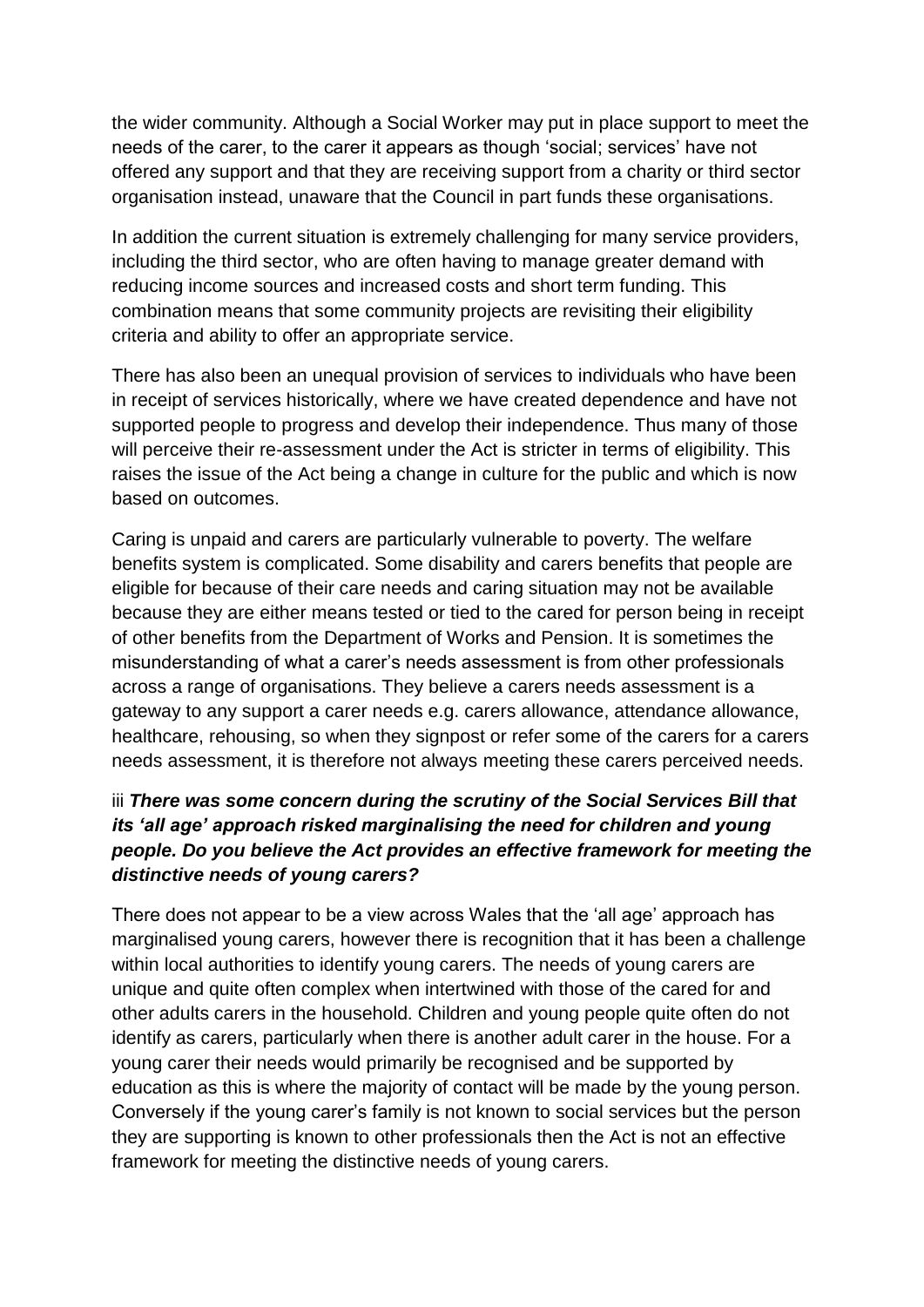There needs to be an improvement in how young carers are identified and supported, particularly young children who are 8 years and under that need protecting from inappropriate caring roles. The strategic focus and funding commitment to young carers when compared to adult carers is significantly less. The strength-based and co-productive approach under the Act provides the framework to make sure families are met in a holistic sense, but sometimes practices and/or systems may not have moved to allow this.

# *iv Respite care is highly valued by carers but the evidence suggests that it is becoming increasingly difficult to access. Is this the experience across Wales and is it solely an issue of resources or are there other factors contributing to this?*

Traditional respite in residential or nursing care is becoming less utilised because this model of care is no longer seen as positive by the cared for person. There is also a need to recognise in some cases, carers will want to spend their break time with the person they care for, but traditional approaches assume that they should spend time apart. Traditional respite care is also expensive and only meets the needs of a limited number of carers.

The general feeling across Wales is there has not been a reduction in respite provision, in a number of local authority areas they have indicated there has been an increase. What local authorities would indicate is there has been a move towards more individualised and flexible respite approaches which has seen an increase in the range and type of 'respite' provision away from the traditional respite models. Although there has been no reduction in services, demand is increasing and people's expectations are difficult to manage at times.

Resources are a factor, but also the recruitment of staff to work in these types of services are also a problem particularly within rural areas. There were numerous examples of respite being delivered in different way that meets the need for respite in a more personalised way. A positive outcomes based example of this was a couple who were offered traditional residential type respite prior to having that 'what mattered' conversation. That discussion indicated that what would be most beneficial to them was to have their garden remodelled to become more accessible to them and be of lower maintenance, which resulted in the carer and cared for having a greater sense of daily well-being, rather than for a prescribed period of time.

# *v. What examples are there of early intervention and preventative work with carers across Wales and what scope is there for further developments?*

All local authorities across Wales since the implementation of the SS&WB Act have put in place an Information, Advice and Assistance Service often with a single point of access to provide advice and assistance to carers. In addition DEWIS directory provides local organisations which carers can contact for support through the on-line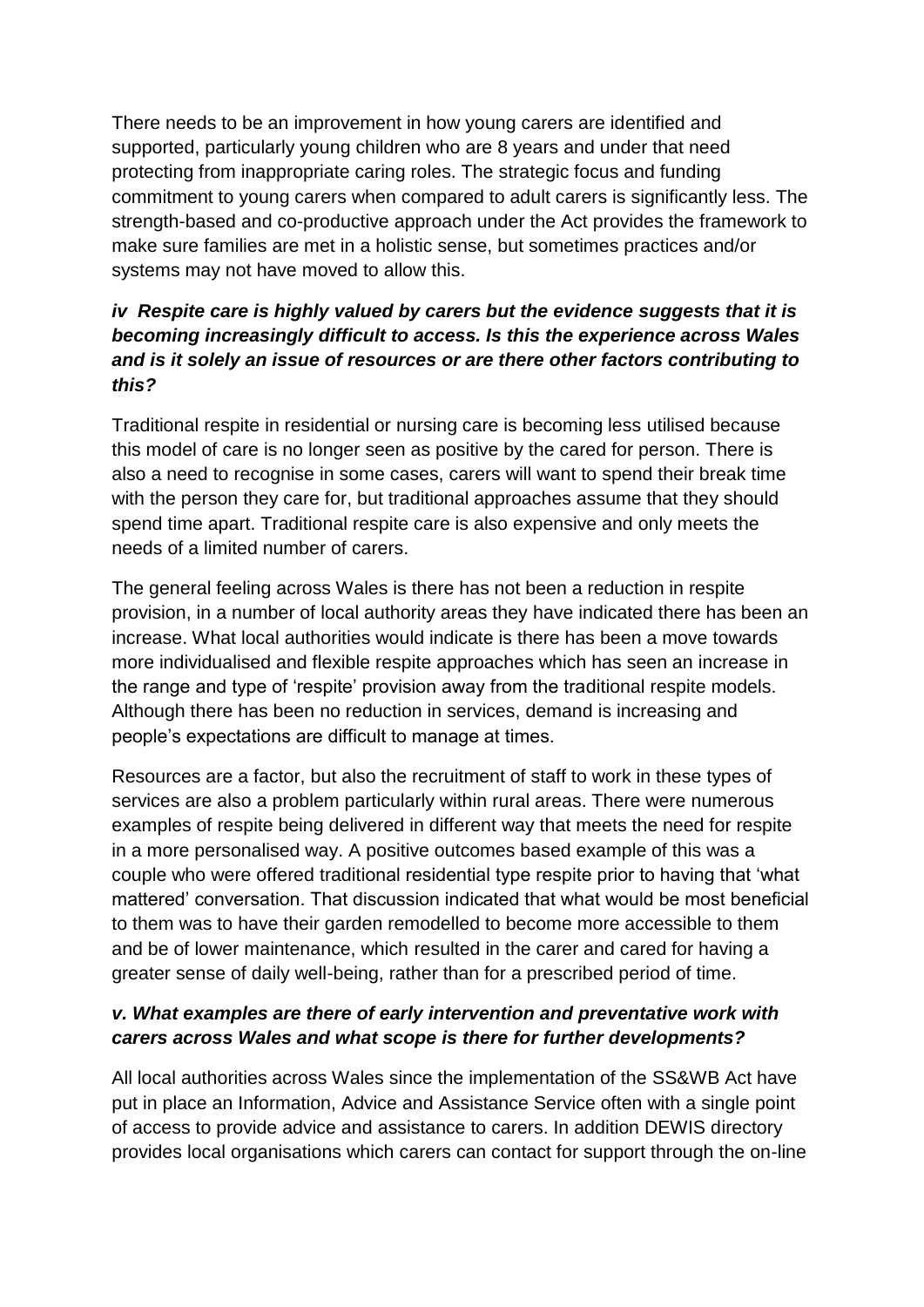directory. All local authorities have carers support groups and the vast majority have dementia cafés within their areas all of which help support cares locally.

Many local authorities have used Integrated Care Funding to recruit Community Connectors, carers support workers or implemented local area co-ordination. For example in Gwent and RCT many of the community connectors have been based at GP surgeries. Finally many local authorities offer training for carers and also produce a carers newsletter to get information out to as many carers as possible.

There are a number of authorities who have schools projects to identify and support young carers within education. There have been some authorities who have introduced a carers emergency card, some have specific carers centres and many have a small carers grant scheme run by the third sector but funded by local authorities.

All local authorities are trying to build carers wellbeing and building resilience through early intervention and prevention whilst working in partnership with the third sector to deliver this agenda.

The barrier to further development is the short term funding arrangements, which makes it difficult to develop or test new initiatives. Longer term funding would engage more partnership working with the third sector to deliver more consistent and quality services.

### *vi. How should long term resourcing of carers services, in both the statutory and third/independent sectors be addressed?*

There are a number of valued initiatives that often cease when short term funding comes to an end and where there is no alternative route for sustainable funding, even where the rationale to do so has been compelling, given the savings to be found in organisations. So if we talk about long term services then these require long term planning and funding, annual rolling grants make it difficult to commission carers services which provides certainty for third sector organisations and the ability for them to develop, expand services and also attract external funding, therefore authorities would like to see funding of at least 3 years to give providers and services that certainty required to make a difference.

There needs to be a co-productive approach with carers and to recognise the need to support and invest in the third sector to sustain relevant community support at locations and in the manner that meets carers needs, funding over a long term period would allow this to happen.

If Welsh Government persists with giving grants specifically for carers we would require flexible criteria for its use to allow creativity and the ability to pilot new initiatives. Overall one of the difficulties around funding for carers is what is classed as resources for carers or the cared for, as they are intertwined and difficult to differentiate. Whilst authorities have reduction in funding because of austerity it is